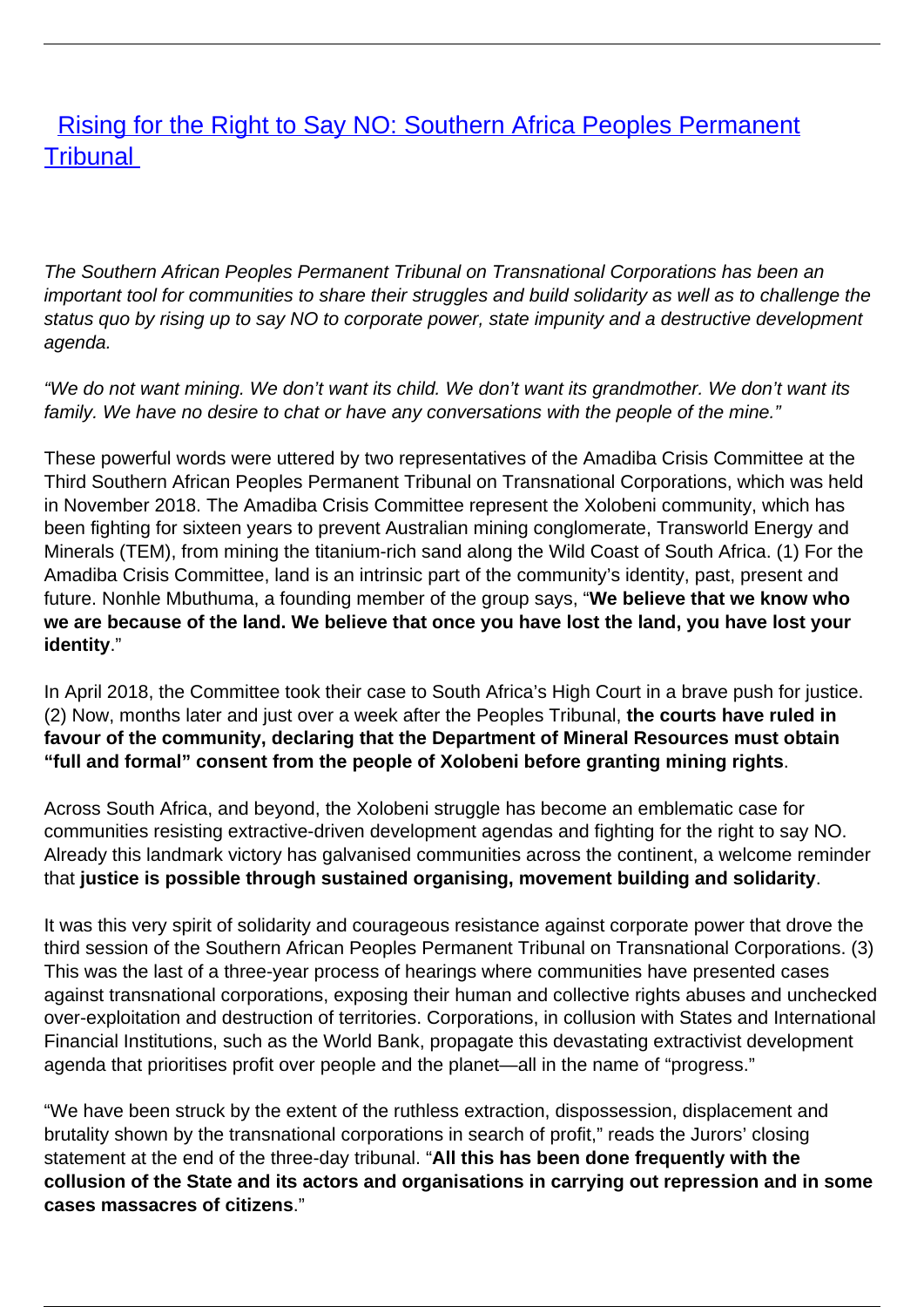Throughout the tribunal process, communities have put forward a total of twenty cases against TNCs in Madagascar, Malawi, Mauritius, Mozambique, South Africa, Swaziland, Tanzania, Zambia and Zimbabwe. These cases range from mining companies and mega-dams to major agribusiness and land grabs – and each one speaks to the complicity between corporations, governments and financial institutions in upholding a system of global impunity. ([Read about the cases here\)](https://wrm.us9.list-manage.com/track/click?u=f91b651f7fecdf835b57dc11d&id=6148d74d3f&e=d8e27bd4ab)

## **Fighting mega-dams: Stop Inga 3!**

One of the cases presented at the Tribunal was that of communities speaking out against the Grand Inga mega hydropower dam project in the Democratic Republic of Congo (DRC). (4) With its promises to "energise and unlock regional industrialisation" by electrifying the DRC and the African continent, the Inga Hydropower Dam Scheme (Inga 1 and 2) has already displaced communities in DRC. If Inga 3 goes ahead as planned, around 37,000 more people whose livelihoods are based around the Congo River will suffer the same fate.

Mining companies have benefited the most from the hydro-powered electricity generated by the two first Inga projects, leaving many communities without reliable energy supply. Currently, 85% of the population in DRC has no access to electricity. (5) The recently launched South Africa's Integrated Resource Plan is moving ahead with a DRC-South Africa deal that will guarantee 2500MW of electricity for the latter by 2030. (6) Meanwhile, **the people most directly impacted by this megaproject will not reap any of the benefits while electricity is sent through six countries to power mining and other extractive industries in South Africa**. "We sleep on Inga's dam site but we live in the dark," said Jane\*, a Congolese woman activist leader who spoke at the Peoples Tribunal.

At the Tribunal, activists also emphasised the particular burden that women carry when it comes to mega-projects like Inga that threaten lives and livelihoods. One woman activist stated: "We are dependent on agriculture – how will we feed ourselves? How are we going to feed our children? How are we going to survive? We, the women who live in Inga, depend on agriculture – that is what enables us to feed our children. We are now seeing a drought because of the dam. Our food production has diminished because of the infrastructure. My husband has to go to the next village to find small game because here the animals have begun to disappear. Us, who live close to the dam, we don't even have electricity."

The communities fighting against the Inga 3 dam have already engaged with the involved States, writing a letter to the South African government. They have also launched a campaign to Stop Inga 3 [\(sign the petition in support and solidarity](https://wrm.us9.list-manage.com/track/click?u=f91b651f7fecdf835b57dc11d&id=e35ffb4254&e=d8e27bd4ab)). They are demanding the withdrawal of Chinese, Spanish and South African companies as well as any State involvement in the scheme. **Their resistance is inspiring. They work in an increasingly repressive context to fight for the right to Say NO as well as to call for compensation for those who were displaced by the Inga 1 and 2 dams**.

Communities from South Africa have already begun to respond to their appeal, seeing the clear opportunity for joint strategizing and solidarity in holding the South African government accountable. "The Congo river belongs to the people but it has been taken away from them. The communities were never consulted. We, in South Africa, were never told that we would get electricity from the DRC. And even if we were going to get it as community people, we can't enjoy it knowing the violence, militarisation and destruction that is taking place in DRC," said Caroline Ntaopane from the African Women network against destructive resource extraction (WoMin Alliance).

**The Peoples Tribunal has been an important platform for communities around the southern African region to share their struggles and build solidarity, present critical cases of corporate**